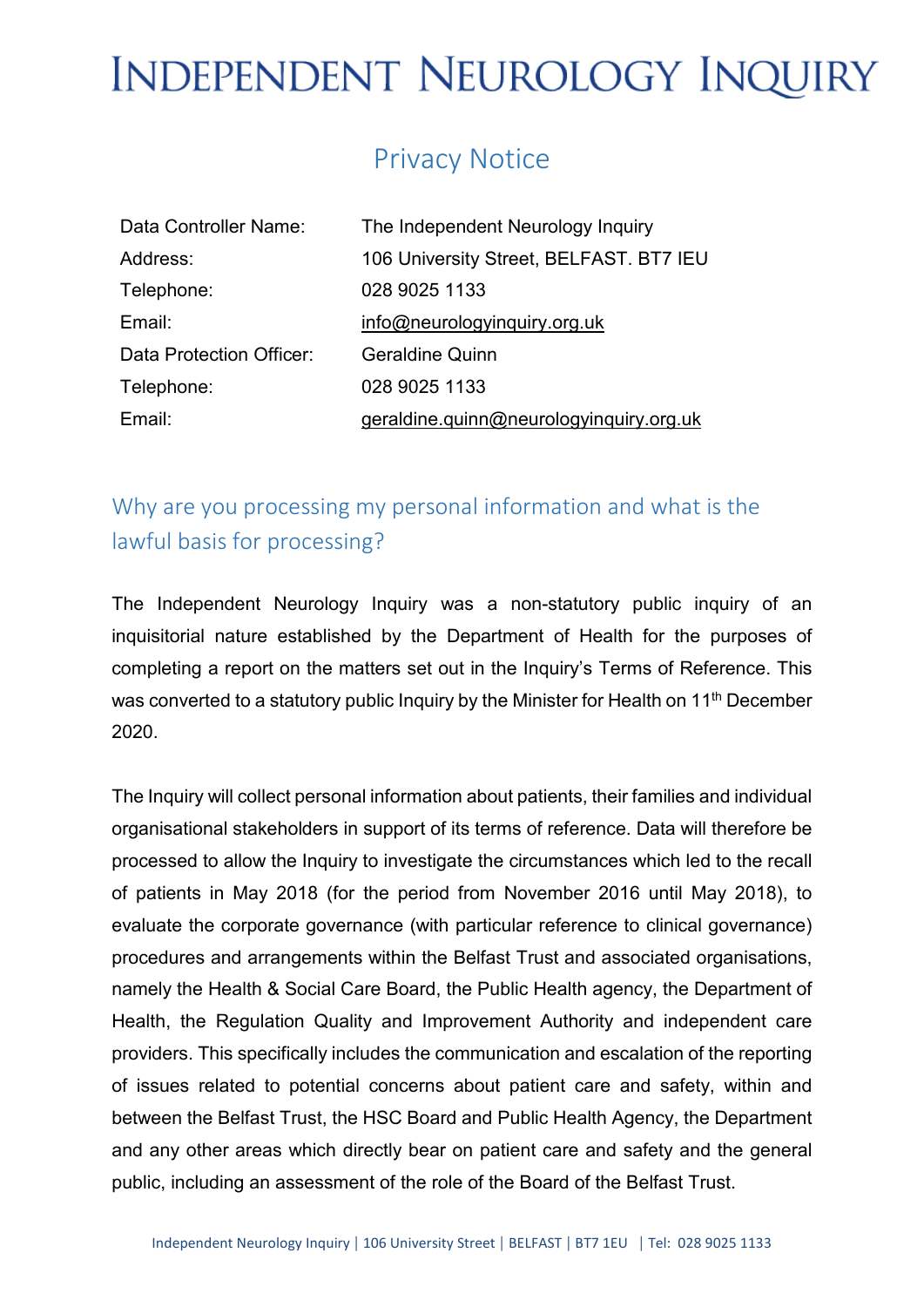Data will also be processed by the Inquiry to facilitate the review of the handling of relevant complaints or concerns, by the relevant organisations, identified or received prior to November 2016, and participation in the processes to maintain standards of professional practice, including appraisals. The Panel are asked to determine whether there were any related concerns or circumstances which should have alerted the Belfast Trust to instigate an earlier and more thorough investigation over and above the extant arrangements for raising concerns and the existing complaints procedure.

Data will be processed to facilitate the Inquiry identifying any learning points and to make recommendations to the Department. In particular the Inquiry will consider the application of any learning arising from the Inquiry to the framework for clinical social care governance, the current balance between problem sensing and assurance seeking in the extant system and its underpinning processes.

The processing of personal information is necessary for the performance of the task detailed above which is carried out in the public interest, under the instruction and authority of the Department of Health (DoH), in line with the Article 6(e) of the General Data Protection Regulation (GDPR). Where we are required to process any sensitive, 'special category' data which includes sensitive personal data, we do so in line with Article 9(g) of GDPR. All processing of personal data by the Inquiry will be done in line with GDPR/DPA and only for what is necessary for the purposes of the Inquiry, in line with substantial public interest, to help ensure the management of the Northern Ireland health and social care system and high standards of quality and safety of healthcare.

### What categories of personal data are you processing?

Evidence to be obtained by the Inquiry is likely to include the following categories: -

- personal health and family information about neurology patients supplied by patients, clinicians and other relevant persons;
- details held in patients records including physical and mental health details;
- written submissions by patients, clinicians and other relevant persons;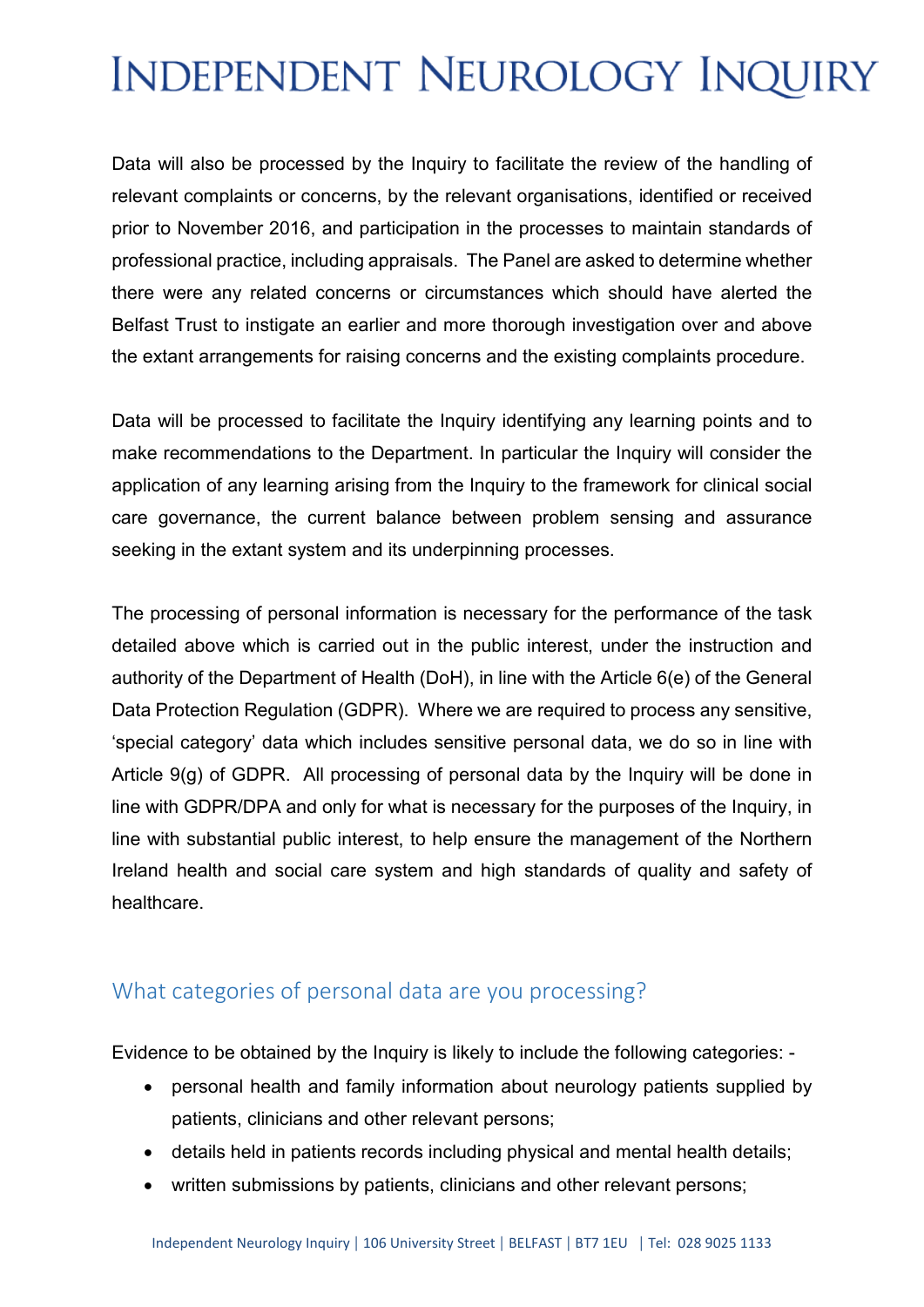- oral evidence by patients, clinicians and other relevant persons;
- correspondence involving and between clinicians, management, patients and patient's representatives;
- governance documentation including policies, minutes, agendas and action plans;
- employer human resource and performance management documents to include assessment of clinicians professional competence;
- complaints documentation;
- investigations and reports;
- risk management documentation;
- correspondence between and within public bodies and other relevant organisations, and
- Whistleblowing information.

All of said information may include personal data such as names, addresses, telephone numbers or other personal identifiers. Some of the information such as risk management documents, complaints documentation or written submissions by patients is likely to include special category data, including health data.

#### Where do you get my personal data from?

The Inquiry will be inviting written submissions directly and these may be received from patients, from family members, clinicians, senior management and others who have an interest in Neurology services. The Inquiry will also obtain evidence directly from public bodies, which may contain personal data.

Those invited to give evidence before the Inquiry Panel, to include patients, clinicians and other persons. These sessions will be recorded and a transcript produced by an independent body on behalf of the Inquiry. Non-disclosure confidentiality agreements and a Memorandum of Understanding are in place in relation to transcription services to ensure the protection of personal data.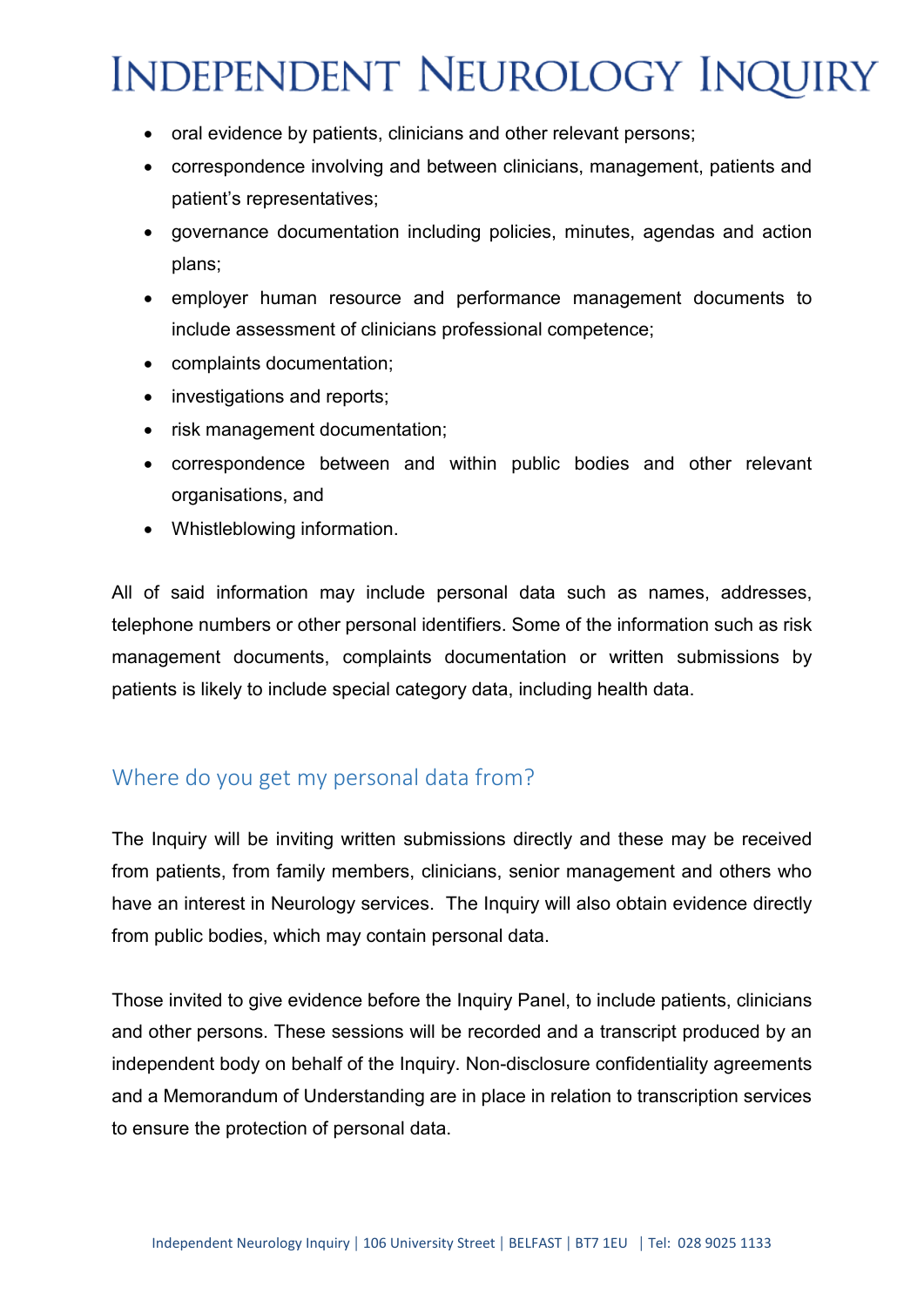#### Do you share my personal data with anyone else?

The Inquiry may share relevant information with participants (such as those called to give evidence or required to provide written responses to questions posed by the Inquiry) as necessary: such participants may include clinicians, the Health & Social Care Board and Trusts, the Department of Health, and the Public Health Agency. Personal information shared will be kept to a minimum and where possible the Inquiry will redact personal information from the information shared.

The Inquiry may decide to place some information that it collects onto the Inquiry website and this may contain personal information. In such cases the Inquiry will seek the consent of individuals to use this information however, where consent is refused, a decision may be taken not to publish the information. Alternatively, where the Inquiry decides to publish personal data contained within documents made available to the Inquiry it will be redacted to protect the individual(s) involved. Should the Inquiry decide to publish the information it collects then it will develop an Anonymity and Redaction Protocol.

Where the Inquiry receives information that is outside its terms of reference but considers that it would be better examined by one of the other parallel investigations into the same matter, it may pass that information on to other public bodies and consent will be obtained where appropriate. The bodies carrying out parallel investigations include the General Medical Council (GMC), the Belfast Health & Social Care Trust and the Regulation and Quality Improvement Authority (RQIA). Any sharing of information will be carried out in accordance with the requirements of GDPR and DPA 2018.

For the purpose of producing a transcript of the Inquiry's oral sessions, data will be shared with the transcription service provider. Non-disclosure confidentiality agreements and Memorandum of Understandings are in place which ensures the Inquiry's compliance with its responsibilities under GDPR and DPA 2108 and sets out the relationship between the Inquiry as Data Controller and the transcription service provider as the Data Processor.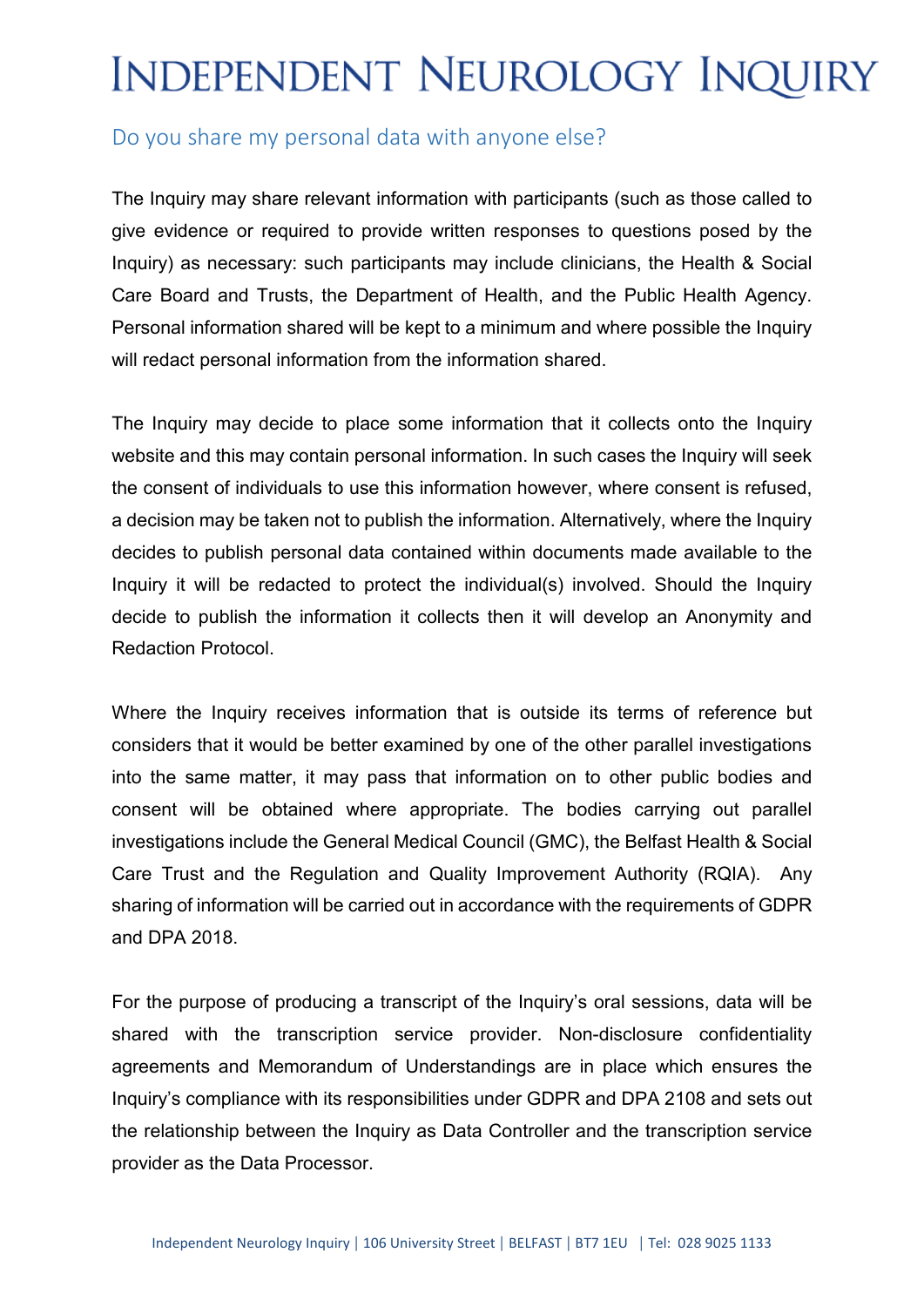### Do you transfer my personal data to other countries?

The data will normally be used within the United Kingdom. One of the transcription service providers is based in the Republic of Ireland.

#### How long do you keep my personal data?

An end date for the Inquiry isn't clear at present but, as the Inquiry collects more information it will develop and agree a Retention and Disposal Schedule, in consultation with the Public Records Office of Northern Ireland (PRONI). Once the Inquiry has issued its final report the Chairman will make arrangements for the preparation and transfer of the Inquiry Record to PRONI. The Inquiry website will also be captured by PRONI and this will form part of the open record of the Inquiry.

Certain financial and governance records will transfer to the Department of Health to be retained for financial accounting purposes. These records will be retained and eventually destroyed in line with the Department's approved retention and disposal schedule [Good Management Good Records \(GMGR\).](https://www.health-ni.gov.uk/topics/good-management-good-records) All other material not required to be transferred to the Department or PRONI will be securely destroyed.

(If you use automated decision making or profiling) How do you use my personal data to make decisions about me?

Not applicable.

### What rights do I have?

- You have the right to obtain confirmation that your data is being processed, [and access to your personal data](https://ico.org.uk/for-organisations/guide-to-the-general-data-protection-regulation-gdpr/individual-rights/right-of-access/) (external link opens in a new window / tab)
- You are entitled to have personal data [rectified if it is inaccurate or incomplete](https://ico.org.uk/for-organisations/guide-to-the-general-data-protection-regulation-gdpr/individual-rights/right-to-rectification/) [\(external link opens in a new window / tab\)](https://ico.org.uk/for-organisations/guide-to-the-general-data-protection-regulation-gdpr/individual-rights/right-to-rectification/)